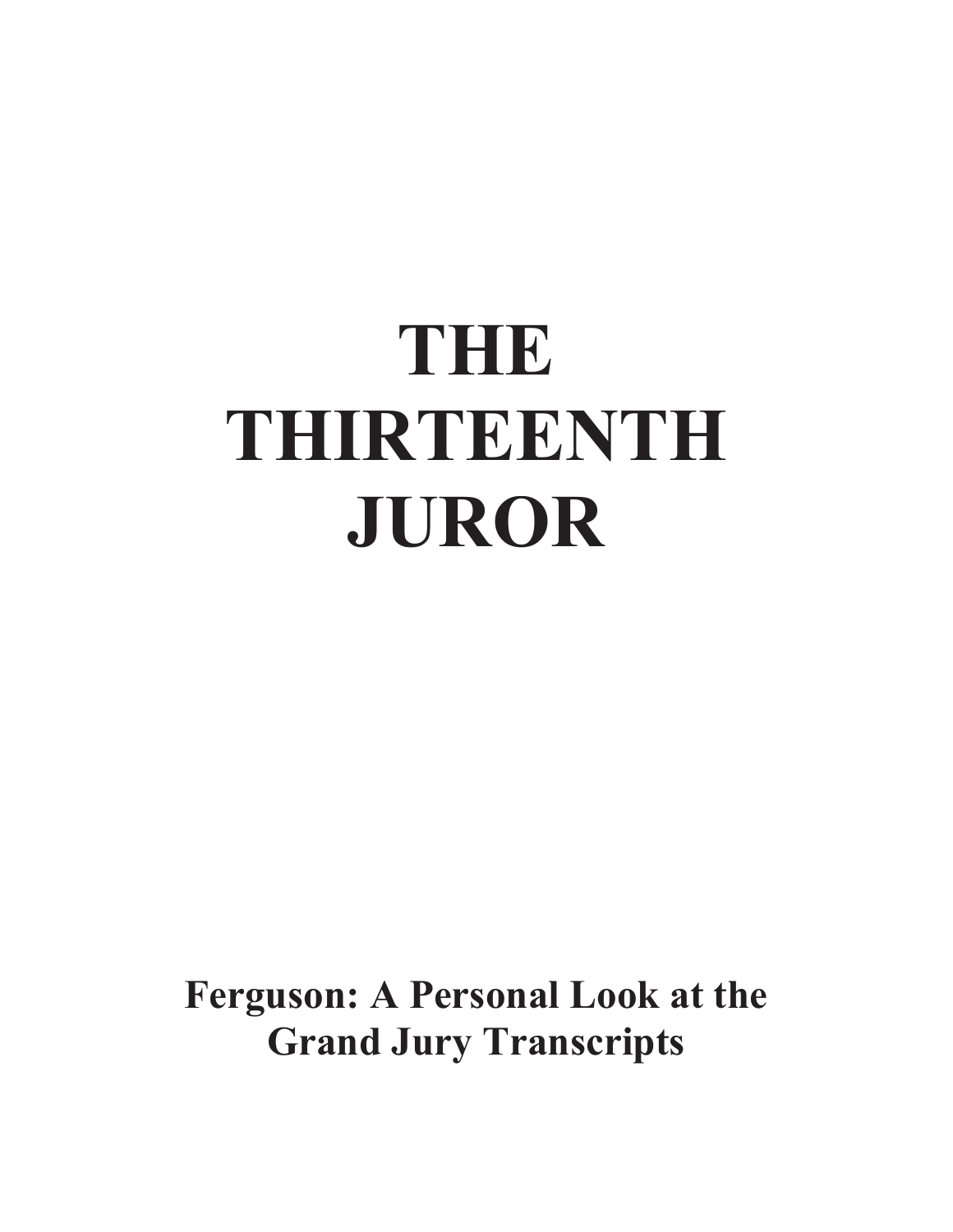(Copyright)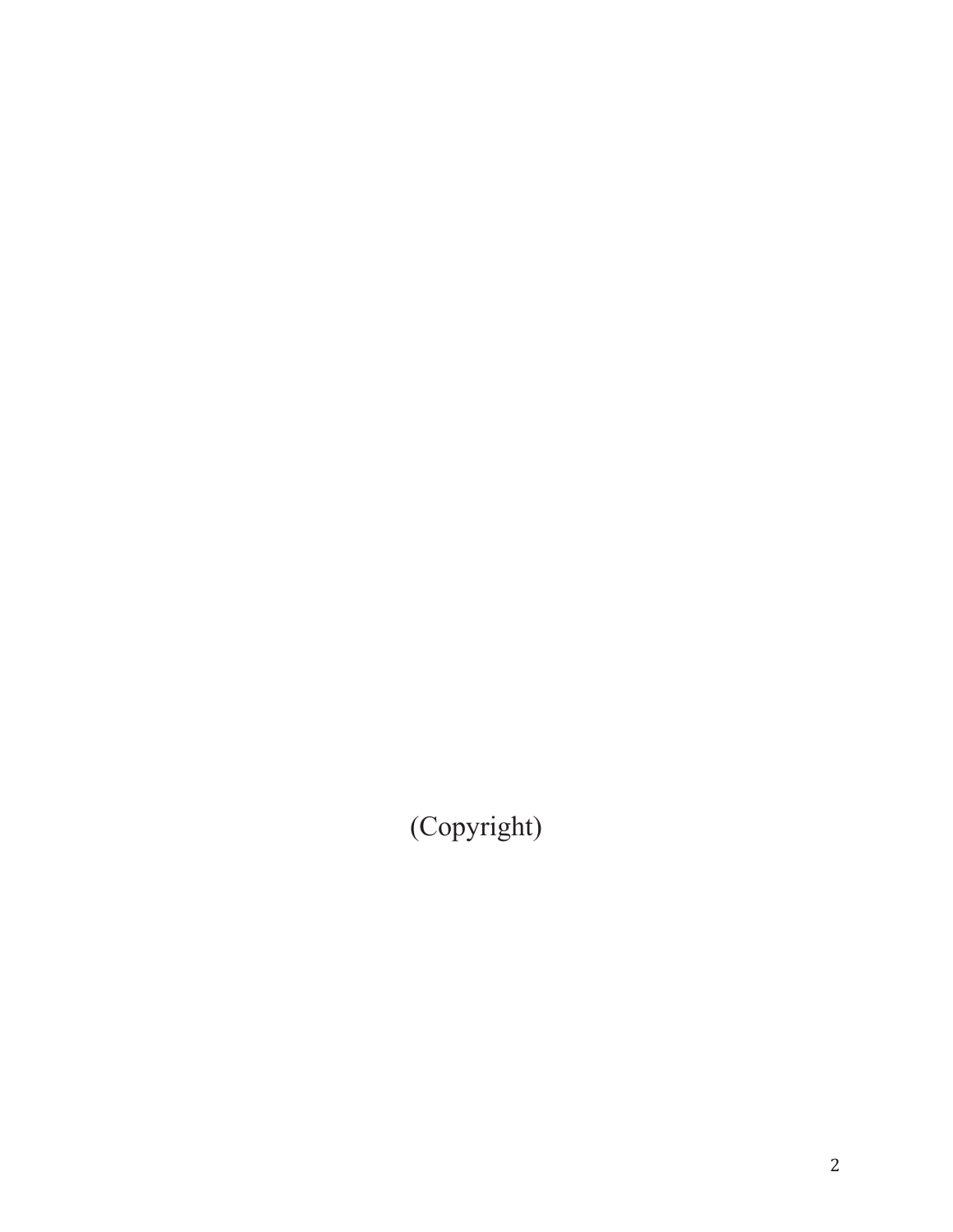For Dale and Larkin, and a new generation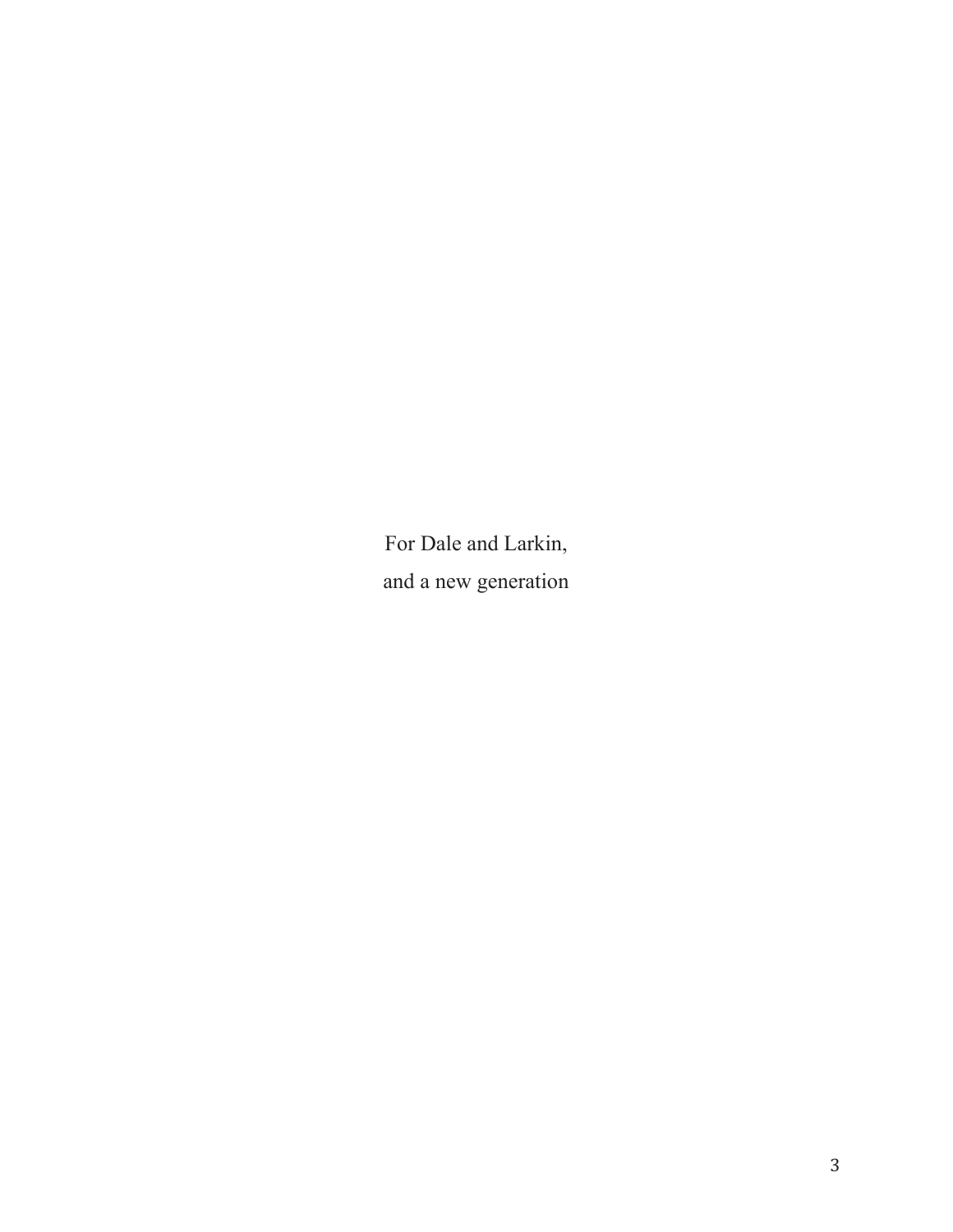(Epigraph)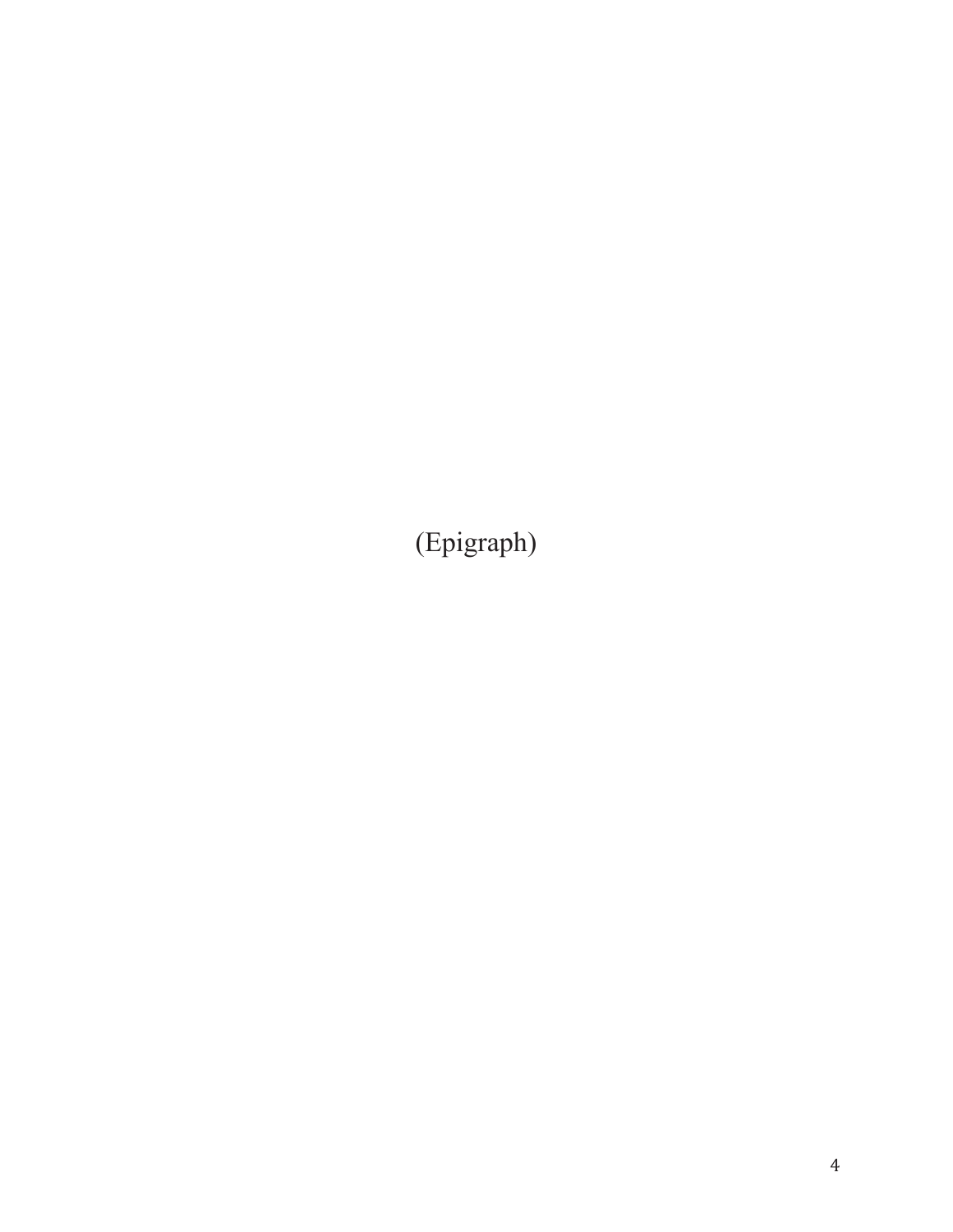# **Contents**

#### Dedication

Preface

# **Chapters**

- 1 Day One
- 2 Deviating from the Norm
- 3 Investigating the Scene
- 4 Day Two
- 5 Day Three
- 6 Day Four
- 7 Blaming the Victim?
- 8 Day Five
- 9 The Changing Story of the Cigarillos
- 10 Watching
- 11 The People
- 12 The Demon and the Giant
- 13 An Officer of the Law
- 14 Day Twenty-Three
- 15 Day Twenty-Four

### Afterword

Epilogue

Appendix A: Eyewitness Testimony Compendium

Appendix B: Additional Resources

Notes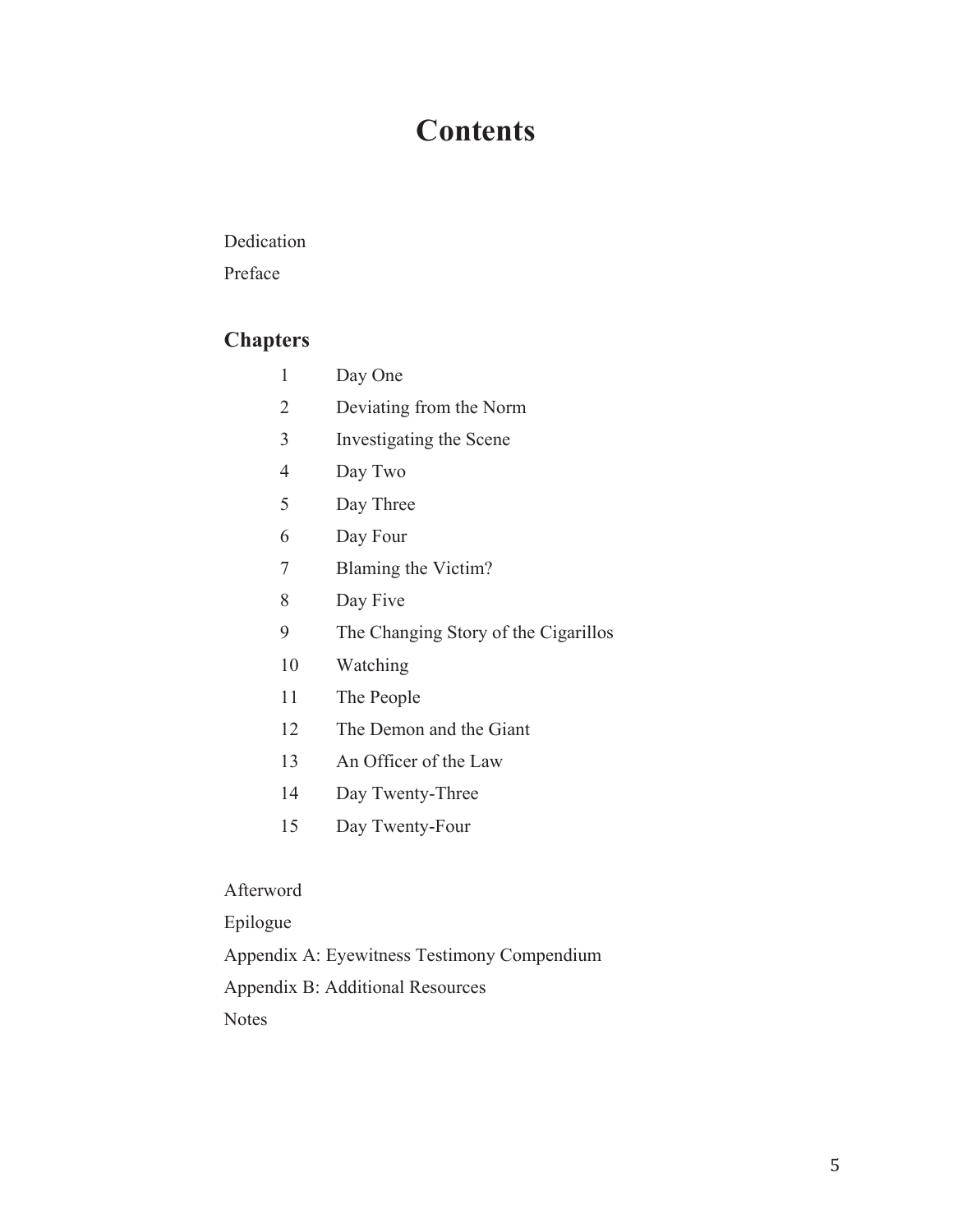# **Preface**

In producing this book, it has been my purpose to become, as closely as possible, a thirteenth juror in the grand jury investigation into Michael Brown Jr.'s death in Ferguson, Missouri.

This was made possible by the release of 6,466-plus pages of transcripts and documents released by St. Louis County Prosecutor Robert McCulloch following the "no true bill" decision in the grand jury case of *State of Missouri v. Darren Wilson.* "No true bill" meant there would be no indictment and no public trial of the defendant.

With minimal assistance from the public realm of news about this case, utilized for scattered verification of facts and not analysis, I undertook what any person could undertake through the availability of these documents. I read them in their entirety, attempting to grasp the grand jury's charge, the conduct of its proceedings, and the outcome of its deliberations.

I came to my own conclusions about aspects of the case—not so much in pursuit of assessing the outcome itself, but in an attempt to understand the process that moved these twelve people toward that outcome.

To accomplish this, I spent months "inside" the grand jury's hearings, poring over testimony and forensic reports, compiling statistics, developing a personal feel for the various individuals involved, particularly the witnesses, and noting the tenor of their interactions with the two prosecuting attorneys (and vice versa).

My study of these transcripts could not, of course, attain the reality of being in that grand jury room itself. I could not know the names of the witnesses or the specifics of where they lived; I could not see their body language—gestures or facial expressions or posture—or any physical illustrations of the points they were making on maps or diagrams; I could not see the videos that were played; I could not have the benefit of private dialogue with other jurors, and I could not feel the tensions, empathies, hostilities present except as they were remotely echoed in the transcript texts. Perhaps most importantly, I could not ask questions of the witnesses or the two supervising attorneys.

But I could at least explore some of those questions here, where I am allowed to review and discuss many elements of the twenty-four days of grand jury hearings. I commend the twelve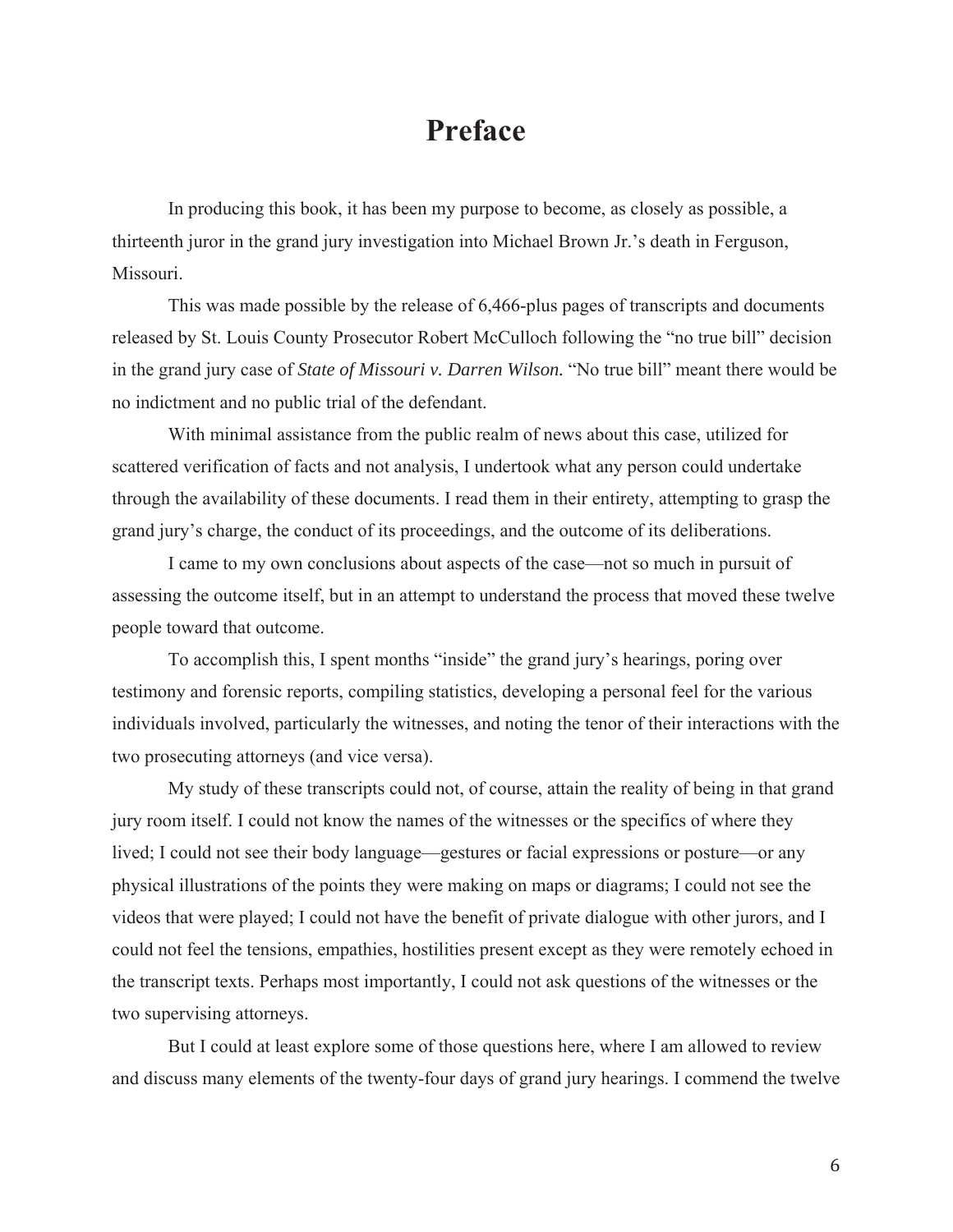citizens who were given this charge as grand jurors, and who obviously served diligently. And I offer my personal observations in the spirit of exploring a total process, set apart from the daily news cycle.

I also offer, in the Epilogue, a brief overview of the remarkable history and, to a very modest extent, the current efficacy of the grand jury system. It was not a familiar subject, and its importance in our developing society as an enabling body for power of the citizenry has been edifying.

I believe the study of this grand jury's workings provides a pathway for understanding some of the recent calls and arguments for grand jury reform. It illuminates the impetus for criminal justice reform in general. In that light, I encourage readers to explore the resources included in the Epilogue and Appendix B. Overall, I hope this story and these resources will serve as a contribution to public dialogue.

In addition, I wish to extend sincere gratitude to a wide community of friends and professionals who have supported this work, but I must recognize in particular my editor, A.D. Reed, and my in-process readers and cheering squad: Dr. Judith Quick, Dr. Marian Spencer, and inveterate researcher Lynn Vogel. They kept my belief in this work from flagging. Finally, I have dedicated this book to Dale Holder Clemmons and Larkin Meade Clemmons in the hope that it will somehow contribute to a future for their generation that comes closer to manifesting the ideal of justice, in our country and the world, that we hope for and work towards.

*Nelda Holder, Author*

Editor's note: Although the text of this book follows the publisher's standard style, the transcripts of the grand jury proceedings include occasional quirks of spelling, word usage, and use of numerals in place of words. We have not made editorial "corrections" but, when necessary for clarity, have, indicated with "[sic]" the departure from the norm.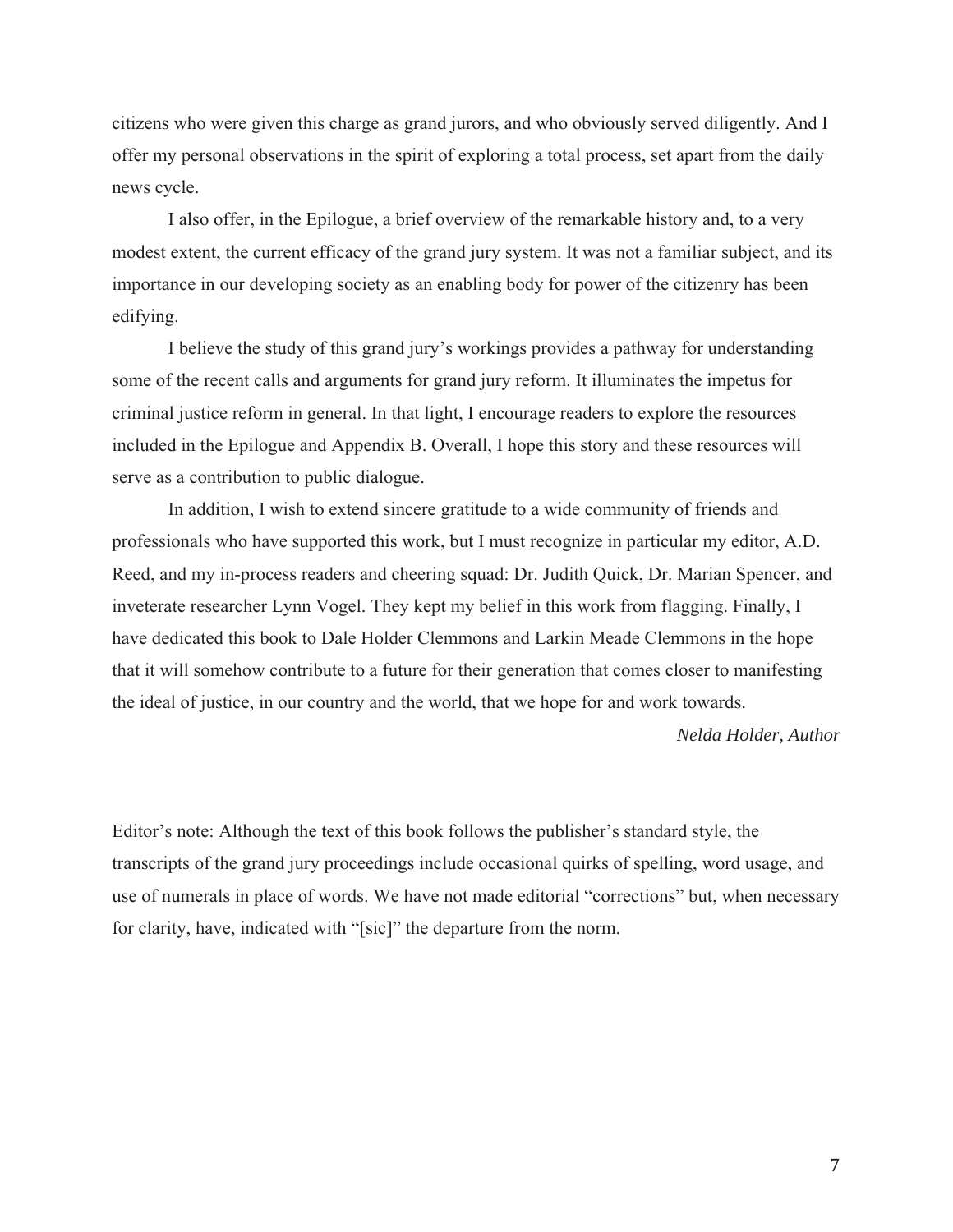# **Chapter 1**

# **Day One**

**Wednesday, August 20, 2014**

*High temperature 91 F, wind high 38 mph*

The room is hot.

It is filled by twelve jurors, two assistant prosecutors, a court stenographer, audio-visual equipment plus screen, and will include—one at a time—a stream of sixty-two different witnesses over the next fourteen weeks. There is a plan to bring in extra fans.

It is late summer in Missouri, and the St. Louis County Courthouse in Clayton is hosting the biggest show in the country, although it is happening behind closed doors. From today until November 13, this will be the setting for the St. Louis County grand jury investigation into the homicide of Michael Brown, Jr.

From the beginning, the jurors are coached on how to avoid the press as they arrive and leave. As with all grand jurors, their anonymity is being protected, but this county grand jury is at the national nexus of law, order, race relations, and rioting in the streets. It is the job of these twelve people, chosen from the standard jury pool by a circuit judge, to investigate the manner in which an eighteen-year-old black man has died and to determine whether the policeman who killed him will face criminal charges and a public trial.

Brown, known to friends as "Big Mike" or "Mike-Mike," was killed in Ferguson on August 9, 2014, by a young police officer named Darren Wilson. Ostensibly, the officer made a simple request that Brown and his companion, Dorian Johnson, move to the sidewalk instead of continuing to walk down the double yellow lines in the center of Canfield Drive. But things escalated immediately and exponentially, resulting in a physical confrontation between Brown and Wilson and a hurried radio message that went out on the wrong channel and was not received by dispatch: "Shots fired, send me more cars."<sup>1</sup>[V, 71]

The street encounter began around noon, and in approximately two minutes, Michael Brown, who had just graduated from high school and was thinking of attending technical school,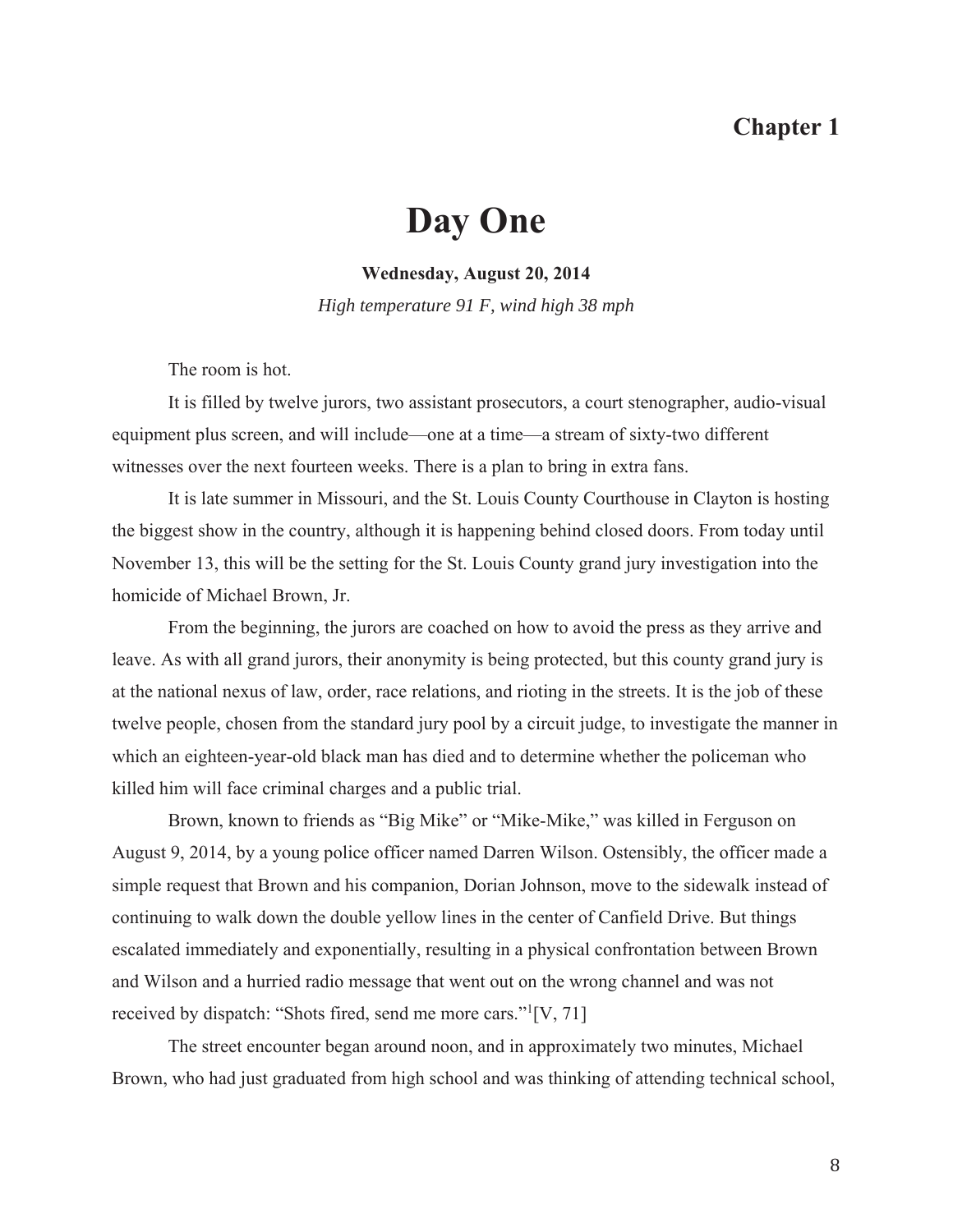lay prone on his stomach on the sun-baked pavement, at least six bullets having pierced his body. Their penetration was ruthless; their paths tore through his brain, his eye, his lung. And his 289 pound, 6-foot-5 body lay there in the sun as a rapidly growing contingent of neighbors, friends, strangers, and blue-uniformed police officers surrounded it. It lay there, in fact, for almost 4-1/2 hours ... a mute witness to the growing agitation of the people, the reflexes of control-conscious cops, the sounds of random gunfire, the cries of friends and family. "Almost routine," the grand jury would later be told regarding the amount of time it took to remove the body.<sup>2</sup> [II, 70]

Michael Brown was black.

Darren Wilson was white.

Unrest begins within minutes of the shooting, and there will be demonstrations and riots in the days and weeks that follow, with national attention riveted on Ferguson and federal investigations promised.

This grand jury, convened to investigate the homicide, will render its decision in late November: *no indictment*. The U.S. Department of Justice, which launches its own investigation of potential civil rights violation in the death, will render its decision in March, 2015: *no prosecution*.

The national press and national attention will largely move on. There will be other violent deaths of black men in the news, other investigations of the policemen who kill them. Yet the name of Michael Brown almost invariably leads the growing litany of these contemporary cases. Ferguson is a sad legacy. And it needs revisiting to glean deeper wisdom on behalf of our future.

#### **Becoming a Thirteenth Juror**

So here we are—in the hot room in August in the middle of America. It is 91 degrees outside and windy, with gusts of up to 38 miles an hour. Eleven days ago when Michael Brown died, it was 82 degrees and the wind was much calmer.

St. Louis County Prosecutor Robert M. McCulloch is making a highly unusual announcement to the grand jurors assembled that if their determination over the course of this investigation is that no charges are to be filed, then: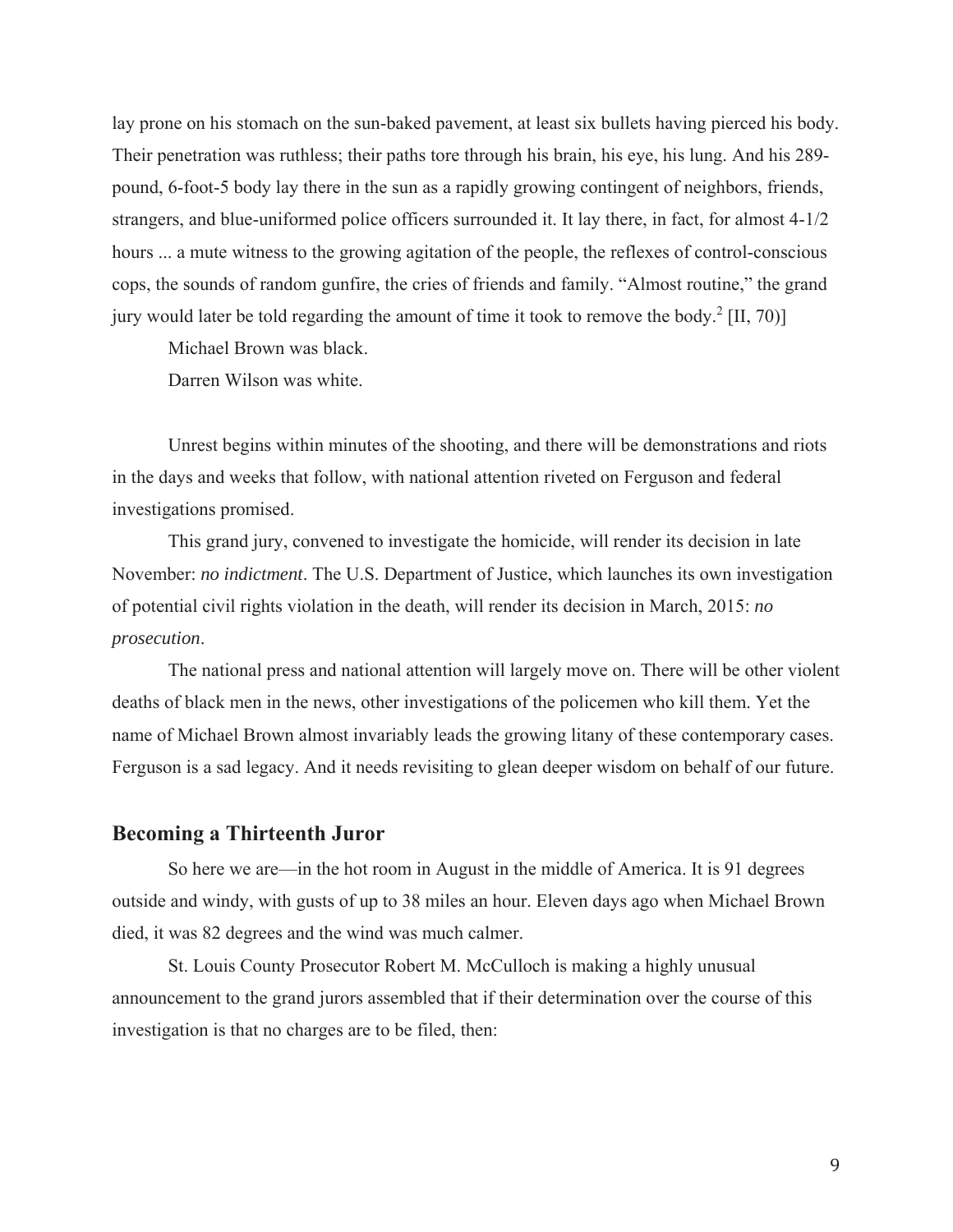Everything will be released immediately or as close to immediately as we can get, and that's everything. Your deliberations aren't ... recorded and never will be recorded, notes won't be released, but every bit of evidence that you have, the testimony of the witnesses who come in, the statements of the witnesses, the physical evidence, the photographs, everything that you have seen and heard will be released to the public. That is as transparent as we can get short of putting a pool TV camera in here and that's not going to happen.<sup>3</sup>[I, 21]

Basically true to his word, and with requisite judicial approval, the 6,466 pages of transcripts and supplementary materials are released to the public in November and December. They are missing, however, a few items: respectfully, the autopsy photographs of the victim are not included; regrettably, the final legal notes provided before deliberation are withheld. The notes are of particular import, since the original legal document provided for guidance early in the hearings is proclaimed on the last day to be invalid.

It is the release of these transcripts—an extremely rare act in grand jury proceedings that enables any of us in the public to become a thirteenth juror. In a rare situation, we are allowed to seat ourselves metaphorically by poring over the transcripts of twenty-four days of testimony and questioning; reviewing the instructions of the legal supervisors; scrutinizing medical and forensic reports; analyzing and weighing the stories of thirty-six people claiming to be eyewitnesses, and twenty-six medical and/or technical or investigative professionals as they appear in this room between August 20 and November 21, 2014.

We get to bring our own unanswered questions to this room, searching the evidence for insight into the "no true bill" decision that means no public trial for the man who shot Michael Brown.

#### **The Charge of the Grand Jury**

In the U.S. legal system, grand juries exist at both the federal and state level (although not every state uses grand juries) and are used to determine whether a person under investigation for a serious crime should be indicted and brought to public trial. Indictment means that the grand jury finds that (1) the evidence provides "probable cause" to believe that a crime has been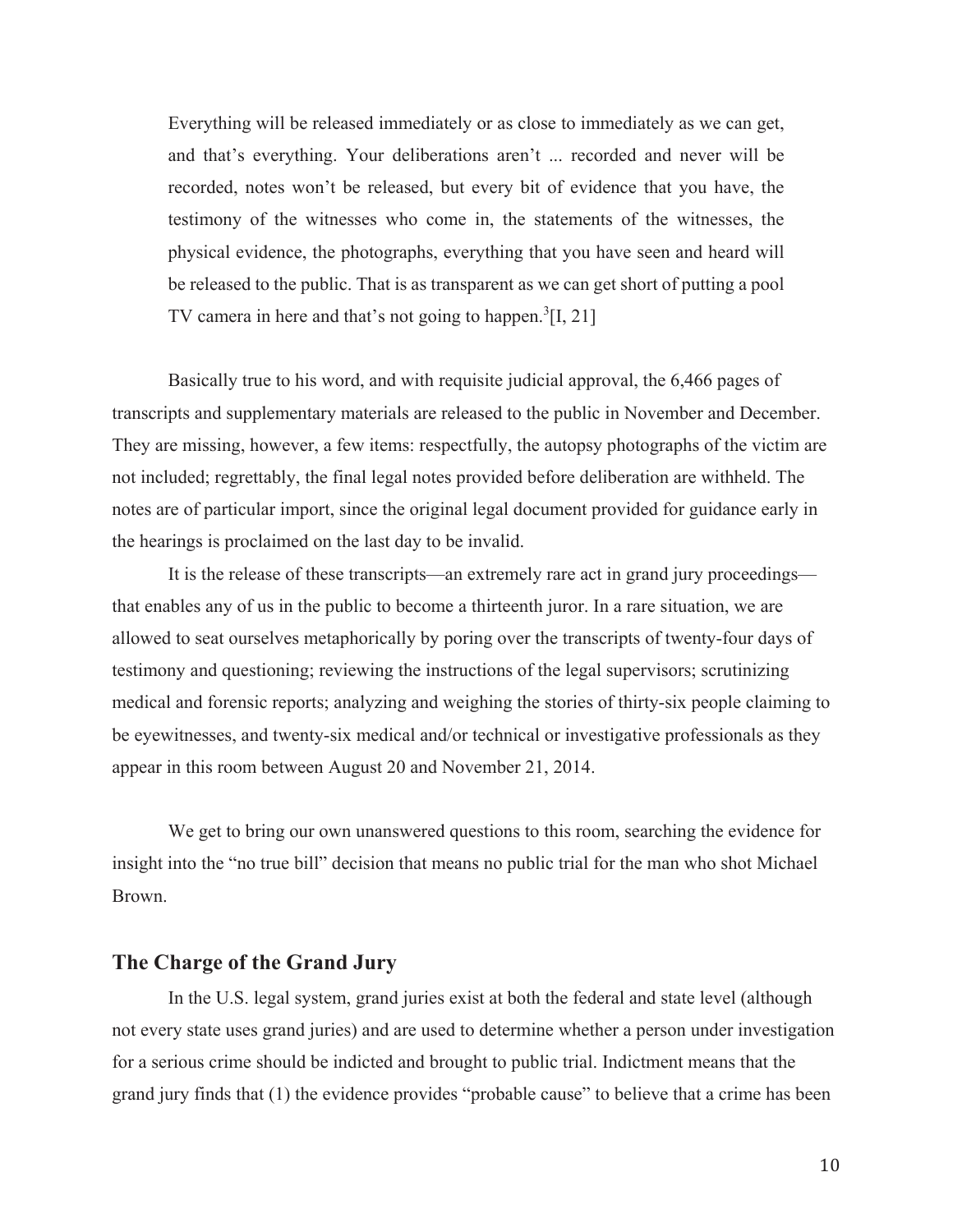committed, and (2) the evidence offers probable cause to believe the person being investigated committed the crime or crimes and should stand trial. Such a decision by the grand jury results in a "true bill," or indictment. If the grand jury does not find the probable cause criteria, it returns a no-true-bill decision. In other words, grand juries do not find a person guilty or innocent; their job is to decide the likelihood that a crime has been committed and whether the person(s) before them should be tried for the offense.

Although all fifty states allow grand juries, preliminary hearings before a judge are a frequent alternative. Preliminary hearings are held in open court. Defense lawyers are present (they are not allowed at grand jury proceedings) and may cross-examine witnesses. Alternatively, a defendant may waive the preliminary hearing and go straight to trial.<sup>4</sup>

The probable-cause standard for a grand jury is a lower standard than is used in a public trial by a "petit jury." There, the standard to convict is "beyond a reasonable doubt"—and there must be a unanimous verdict. Reasonable doubt means that the evidence presented at trial is sufficient to offer no "actual and substantial doubt."<sup>5</sup>

Petit juries require a unanimous verdict for a criminal conviction. Grand juries may only require a certain percentage of jurors to indict. In Ferguson, the votes of nine of the twelve grand jurors would have been required for indictment.

# **Secrecy and the Ferguson Grand Jury**

"These are confidential proceedings," McCulloch reminds the St. Louis County grand jurors in his introductory remarks regarding the case of the *State of Missouri v. Darren Wilson*. "Nothing leaves this room unless and until ordered by the court or some other legal method."6 [I, 14]

"You are anonymous," he proclaims.<sup>7</sup>[I, 15] Names, addresses, and any other identifying information regarding individual grand jurors are withheld from the public. The transcripts developed from the proceedings offer no identifying factors, and the only information released by the prosecutor's office is demographic: There are seven men and five women on the grand jury; one man and two women are black, and six men and three women are white.<sup>8</sup>

Anonymity is "protected by law that's been litigated," McCulloch assures them. $\frac{9}{1}$ , 15] He explains that once this case moves from the regular grand jury day—Wednesday—to fit the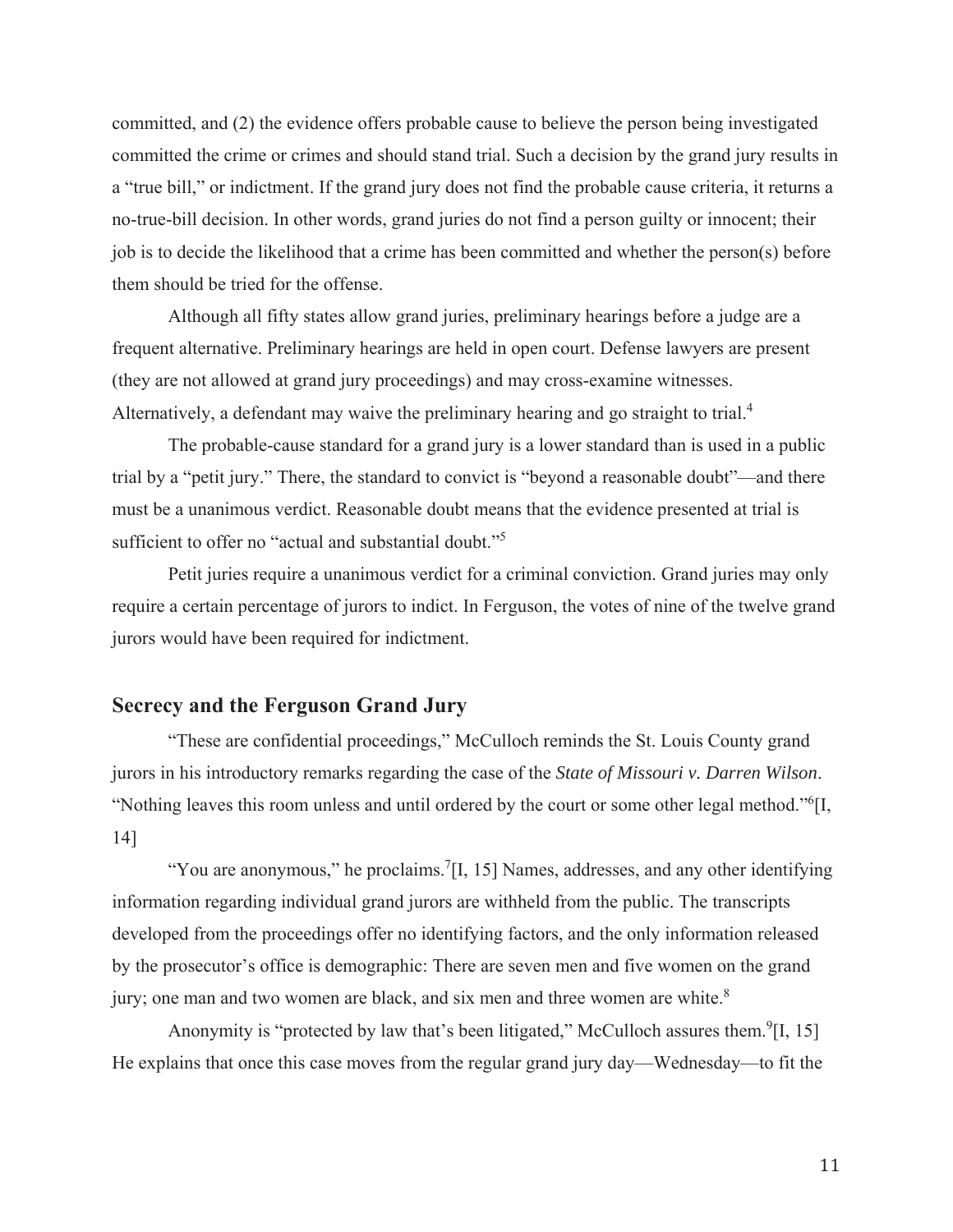schedule of these twelve people, there will be less predictability for the media, but there are also plans to work around the visibility of their coming and going.

"If there is a protest scheduled or the media is going to be here ... we will work with that ... [to] get you in and get you out of the building without worrying about any of that. The only other thing I'd say when you are coming in, don't wear the grand jury badge," the prosecutor advises. $^{10}$ [I, 16-17]

Somewhat precariously, the twelve jurors have no backup. When one of them asks whether there would be alternates, McCulloch quips, "We are in the hope that all twelve of you are perfect, healthy specimens, who have no plans to leave town or go on vacation for two months," adding more seriously that having alternates sitting in "doesn't work in the grand jury." To assure as much flexibility as possible for having all twelve present, he tells the jurors there will be no set hours or days for them to meet. "Whatever works for you is when we are going to be here. Morning, noon or night, or any day." $1$ <sup>[I</sup>], 22]

McCulloch is turning the investigation over to two assistant prosecutors, Kathi Alizadeh and Sheila Whirley. "Kathi was the prosecutor I have on call for the month of August for all homicide calls. So she received the call about this shooting within minutes of the time the County Police were notified by the Ferguson Police. So she has been working with the police and lots of other things on this since the very beginning," says McCulloch. "Sheila, as you know, has been assigned to the grand jury for this term and so she will continue with this grand jury on this case for as long as it does take." $^{12}$ [I, 5-6] [Alizadeh, who is white, has twenty-seven years experience; Whirley, who is black, has eighteen.  $-Ed.$ <sup>13</sup>

"This is the first, last and probably the only time I think that you will see me in relation to this case," McCulloch adds. "Certainly in the grand jury."<sup>14</sup>[I, 6]

Before the first witness appears, McCulloch makes sure the jurors, who are allowed to take notes during the proceedings, know that those notes cannot leave the premises. "At the end of the day or end of the session, the notes will be collected and they will be secured," he says. "Any evidence that is presented to you, physical evidence, of course, also will be collected and it will be secured. We have highly secure evidence lockers within the complex here."<sup>15</sup>[I, 17]

There will be "massive amounts of information and physical items" presented to them in the next months, McCulloch says. "You're not going to remember everything." But the